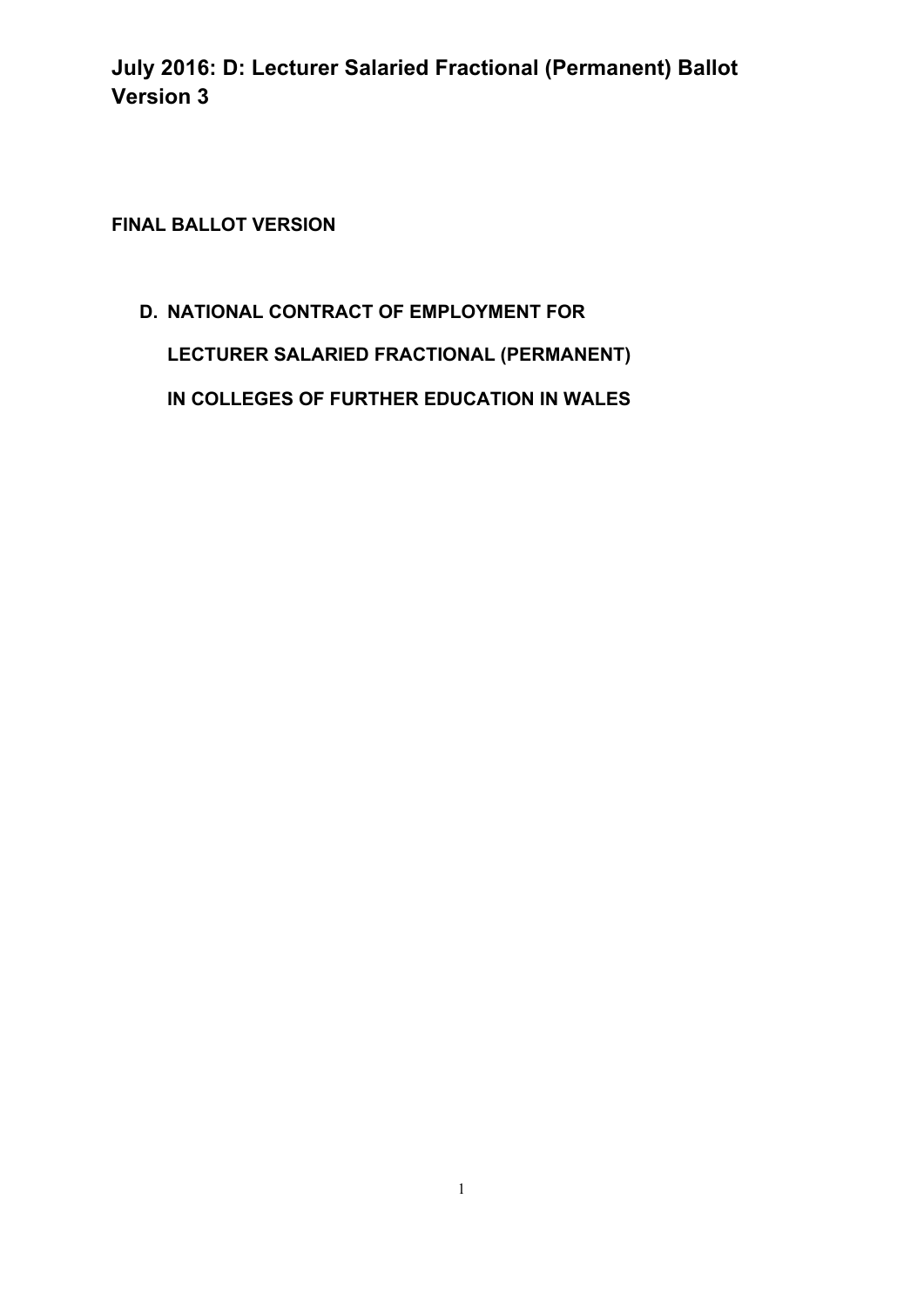| THE EMPLOYER: | [Name and address of Corporation <sup>1</sup> ] ("the Corporation") |
|---------------|---------------------------------------------------------------------|
|               |                                                                     |

**THE EMPLOYEE: [**Name and address of Employee**]**

**DATE OF ISSUE**: ………………………………………

### **1. Date of Commencement**

- 1.1 Your permanent employment commenced/shall commence on [•].
- 1.2 Your period of continuous employment [will begin/began] on [ $\cdot$ ].
- 1.3 If you are made redundant your period of service with certain other employers will be aggregated with your service with the Corporationfor the purpose of determining your redundancy payment. This is in accordance with the Redundancy Payments (Continuity of Employment in Local Government, Etc) (Modification) Order 1999 as amended from time to time.
- 1.4 Your appointment is made in accordance with the Corporation's recruitment and selection procedures and may be subject to the receipt of a satisfactory enhanced DBS disclosure and two satisfactory professional references.

### **2. Duration**

The Employment shall continue until terminated in accordance with the provisions contained herein.

### **3. Probationary Period**

<u> 1989 - Jan Samuel Barbara, político establecido de la provincia de la provincia de la provincia de la provinci</u>

The first 9 months of your employment will be a probationary period, during which your suitability for the position to which you have been appointed will be assessed. The Corporation reserves the right to extend your probationary period if, in its opinion, circumstances so require. During your probationary period, or at the end of it, your employment may be terminated either by you or by the Corporation on giving one month's written notice. You will be deemed to have passed your probationary period unless you are notified otherwise in writing.

 $1$  Not all colleges have Corporations. In this document the term 'Corporation' includes governing bodies or other supervisory boards.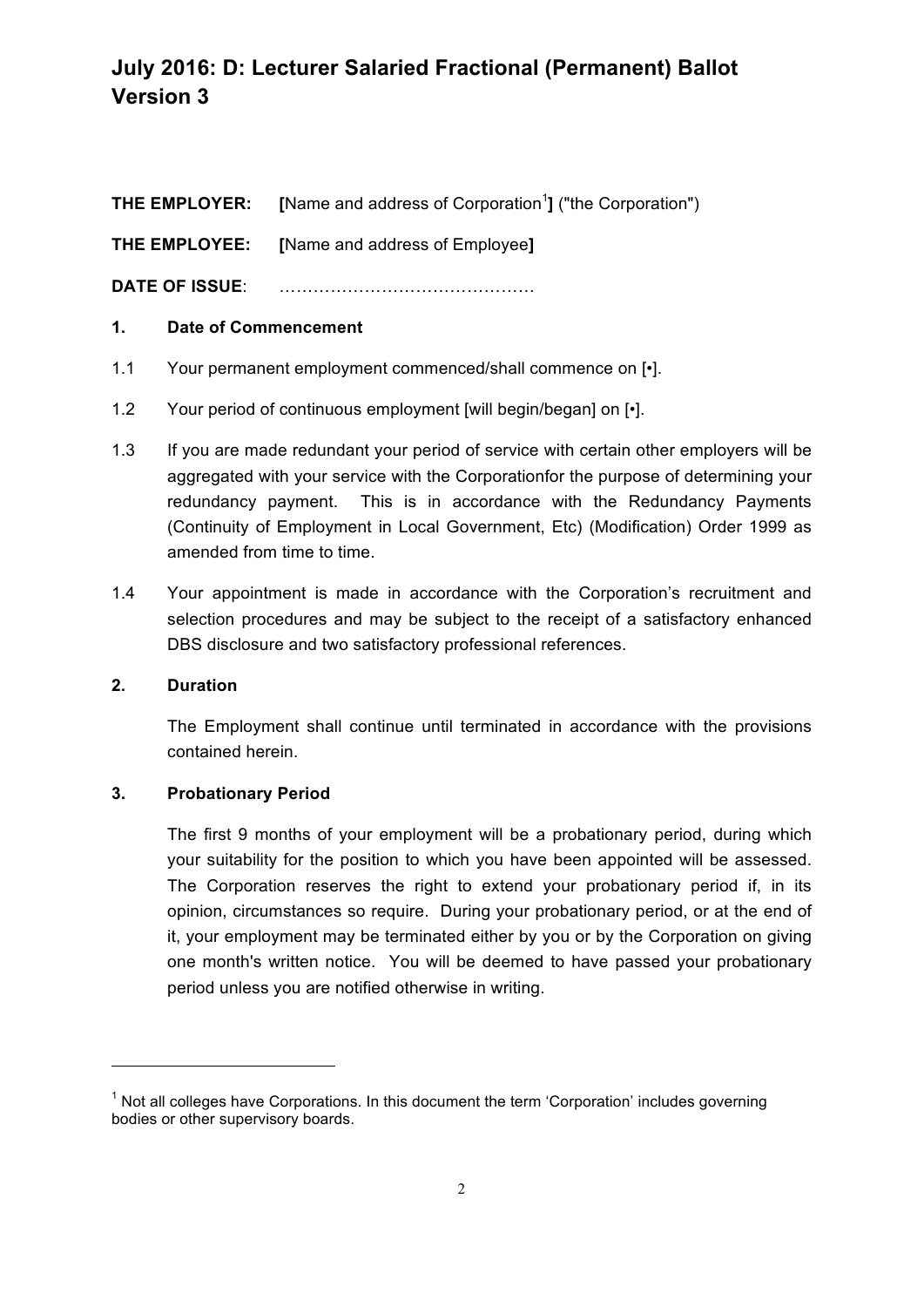### **4. Duties**

- 4.1 You will be employed as [job title] and your duties are those as specified within your Job Description together with any lawful and reasonable instruction given to you.
- 4.2 You may be required in pursuance of your duties to perform services not only for the Corporation but also for any Subsidiary which the Corporation has or may acquire in the future.
- 4.3 You are expected to work flexibly and efficiently, to maintain the highest professional standards and to promote and implement the policies of the Corporation consistent with the role.
- 4.4 You will be expected to comply with any policies and procedures commensurate with your role which the Corporation may from time to time issue to ensure the efficient operation of its business and the welfare and interests of its students and employees.

### **5. Remuneration**

### 5.1 Starting Salary

Your salary will be based on the Full Time Equivalent salary of [INSERT £•] per annum in accordance with the national pay scale pertinent to your role with your appointment on [INSERT GRADE]. Your pro-rata salary will be [INSERT £•] per annum based on the proportion of a full time equivalent, "FTE", as set out in Clause 10.1. Your salary is payable monthly in arrears by direct credit transfer.

### 5.2 Salary progression

Your salary progression will be determined in accordance with the salary scales set out in the national pay scales pertinent to your role.

### 5.3 Additional payments

You acknowledge that you will not receive further remuneration in respect of such additional hours if you do not exceed your agreed contracted annual teaching hours. Additional hours worked over and above your agreed contracted annual teaching hours will be paid at the hourly rate derived from your salary.

### **6. Place of Work**

6.1 Your primary place of work will be the Corporation's premises at [INSERT •].

### *Optional*

Your duties will also require you to work at IINSERT locations].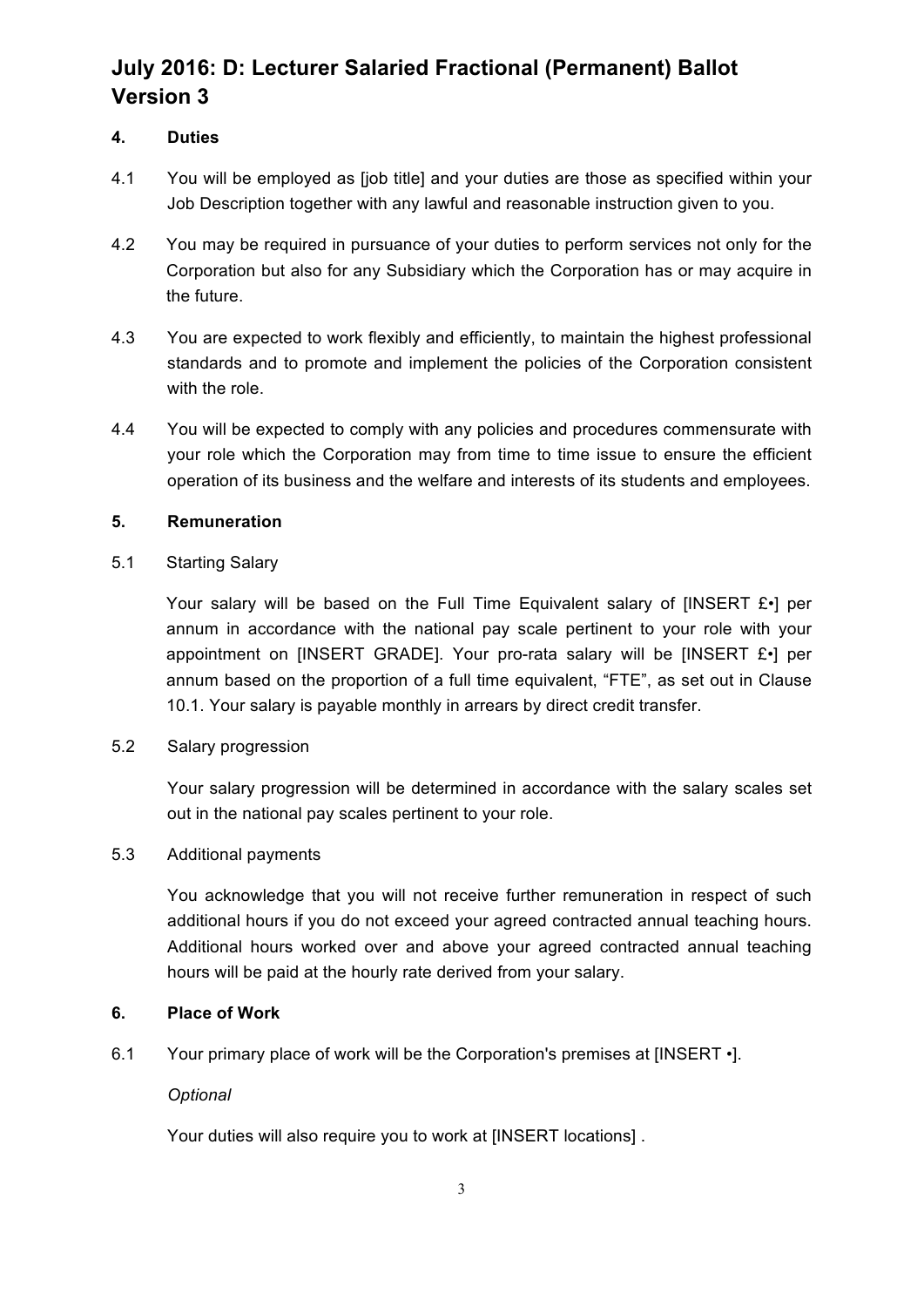6.2 In the event that there is an organisational need to change your primary place of work on an indefinite basis, this will be subject to consultation and agreement with you.

### **7. Mobility**

- 7.1 There may also be a business need to travel and work on a temporary basis at any premises which the Corporation currently has or may subsequently acquire or at any premises at which it may from time to time provide services. This would be subject to discussion and agreement giving due regard to the following considerations:
	- The location and arrangements for travel and subsistence;
	- The length of the working day with increased travel time;
	- The hours of work;
	- The timescale and duration of the proposed arrangements;
	- The employee's personal and family circumstances.
- 7.2 From time to time you may be required to travel and work on a temporary basis at locations outside the UK and for a period of no more than 4 weeks subject to the arrangements set out in Clause 7.1.

### **8. Appraisal and Continuing Professional Development**

- 8.1 You are required to participate in the staff appraisal scheme including performance management and review (PMAR), approved by the Corporation;
- 8.2 You are required, subject to the National Agreement on Lecturer's Workload Allocation for Further Education Colleges in Wales, to take part in continuing professional development.
- 8.3 Full details of the Corporation's policy in relation to Continuing Professional Development can be found at [INSERT link].

### **9. Requirement for Teaching Qualification**

- 9.1 Lecturers employed in a further education institution after  $1<sup>st</sup>$  July 2002 are required to obtain within the relevant time scales, teaching qualifications prescribed by the Further Education Teachers Qualifications (Wales) Regulations 2002 as amended from time to time.
- 9.2 The Corporation will review with you, either prior to commencement of employment or shortly thereafter, the qualifications required for the post that you are to fill and will provide such assistance as it deems reasonable to enable you, if required, to secure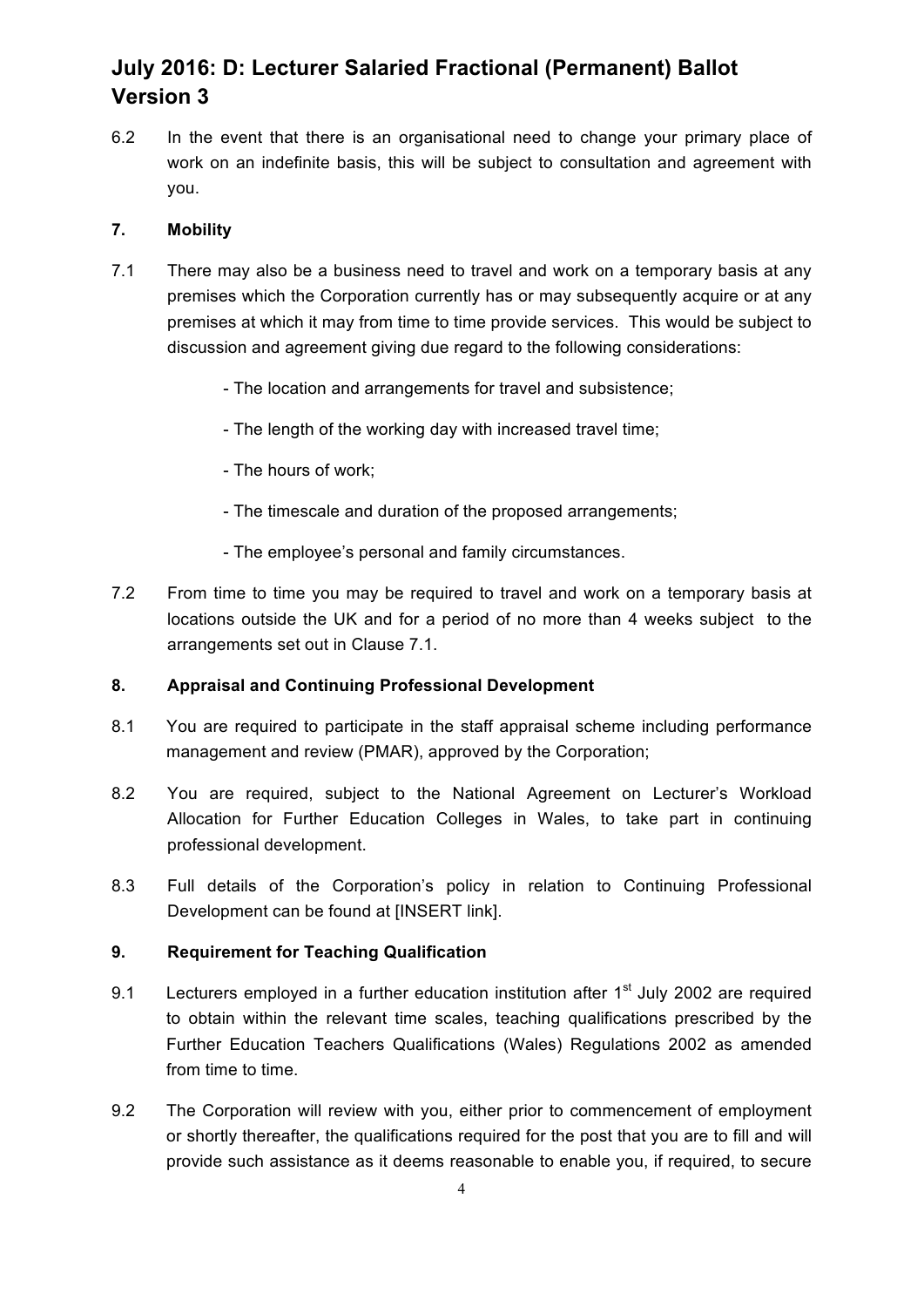requisite qualifications. In the event that you fail to secure the requisite qualifications within the period specified in the Regulations, the Corporation may have no alternative but to terminate your employment and to this end the Corporation reserves the right notwithstanding any other provisions of this contract, to terminate your employment by giving notice in accordance with Clause 35.1

### **10. Working Hours**

- 10.1 You will be expected to work such hours as are reasonably necessary for the proper performance of your duties and responsibilities, with a normal working week of [INSERT •] hours, representing a proportion of [INSERT •] FTE.
- 10.2 Your schedule of teaching may include up to two evenings per week and no more than five days per week. Further details are contained in the National Agreement on Lecturer's Workload Allocation for Further Education Colleges in Wales.
- 10.3 You may sometimes be requested to work on a Bank or Public Holiday, in which case you will be given time off in lieu, should you agree to this, or payment in accordance with the Corporation's policy.
- 10.4 You will be entitled to work up to 5 hours (pro-rata) per teaching week away from the Corporation's premises. The timing of these hours will be subject to agreement by your line manager.

### **11. Holidays**

- 11.1 You are entitled to [INSERT DAYS/HOURS] paid annual leave in each holiday year (being the period from 1st September to 31st August), and a pro-rata entitlement of 8 Bank and Public Holidays normally observed in Wales and a pro-rata entitlement of up to 5 efficiency days. Your holidays are derived from a full time equivalent entitlement of 46 days. Your annual leave will accrue on the basis of  $1/12<sup>th</sup>$  of your annual entitlement for each month of completed service.
- 11.2 The Corporation reserves the right to schedule a number of closure days in the Annual Calendar, in the interest of efficiency. Where the total number of such days do not exceed 5 per annum, you will not be required to use your annual leave entitlement. Where the Corporation schedules more than 5 such days per annum, days in excess of your pro-rata entitlement must be taken as part of your annual leave.
- 11.3 The timing of all holidays is subject to the agreement of your line manager. You are required to submit an outline schedule of any significant holidays, where possible before 31st October in any holiday year.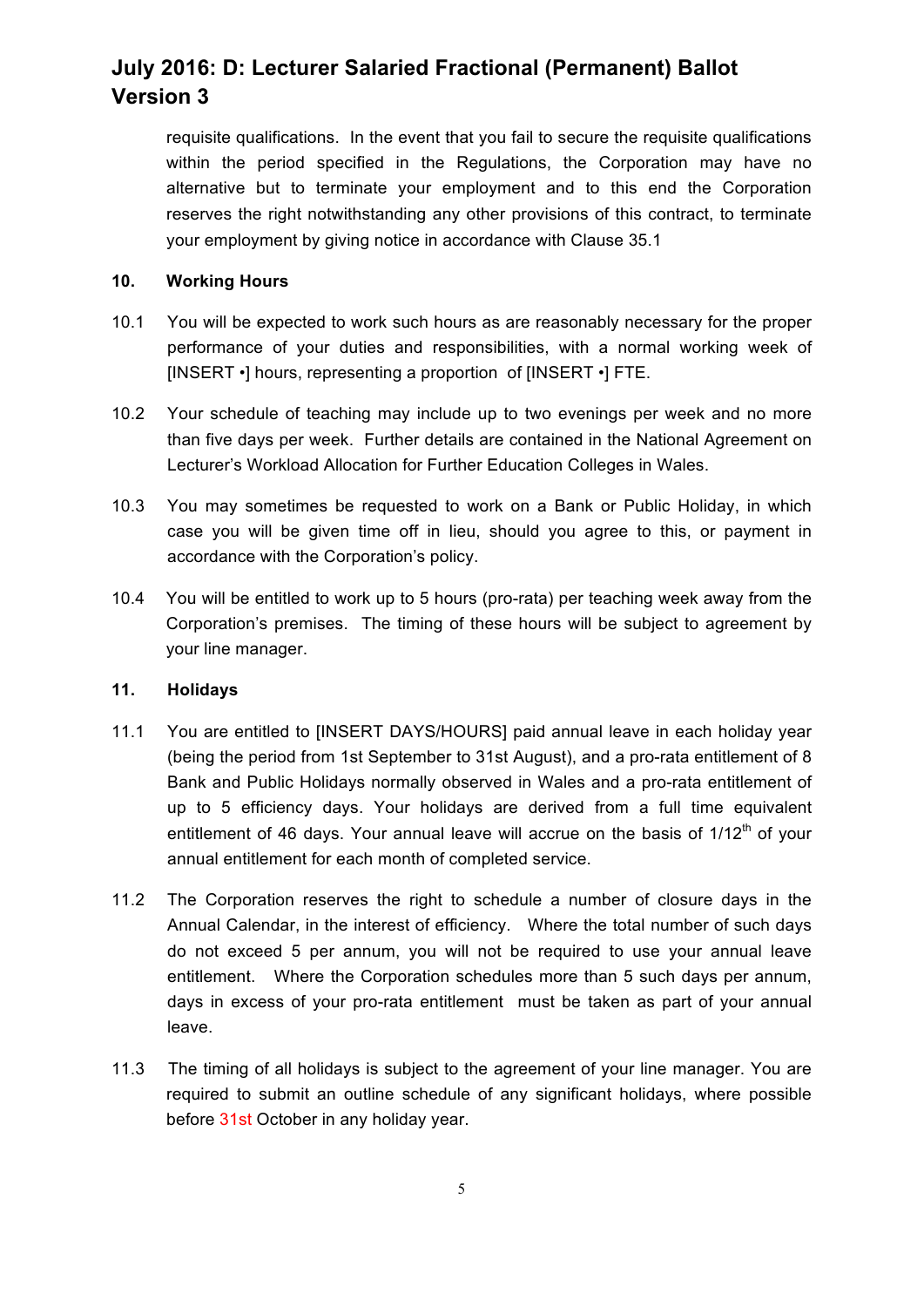- 11.4 If, on the termination of your employment, you have exceeded your accrued holiday entitlement including Bank and Public holidays up to the date of termination, the Corporation will be entitled to deduct the excess from your final salary payment calculated at a rate of  $1/260<sup>th</sup>$  of your salary for each of the excess days. If you have any unused holiday entitlement, the Corporation will require you to take it during your notice period unless it agrees to pay you the appropriate sum in lieu.
- 11.5 If the Corporation terminates your employment, by reason of gross misconduct in accordance with Clause 35.3, any payment due for outstanding annual leave shall be limited to your statutory entitlement under the Working Time Regulations 1998. Any paid holidays (including Bank and Public holidays) taken shall be deemed first to have been taken in satisfaction of that statutory entitlement.
- 11.6 If either party has served notice to terminate the appointment, the Corporation may require you to take any outstanding holiday entitlement during the notice period. Any outstanding holiday entitlement shall be deemed to be taken during any period of garden leave under Clause 35.4
- 11.7 Holiday entitlement for one holiday year cannot be taken in subsequent holiday years unless otherwise agreed by the Principal. In some exceptional cases up to 5 days may be rolled forward, but only with the agreement of the Principal. Failure to take holiday entitlement in the appropriate holiday year will lead to forfeiture of any accrued holiday without any right to payment in lieu thereof.
- 11.8 If you are not able to take holiday entitlement due to sickness, accrual of holiday entitlement will be restricted to 28 days pursuant to the statutory requirements of the Working Time Regulations 1998 which will be paid in lieu (on termination of employment only) or carried over by agreement with Corporation's Human Resources on receipt of confirmation from your G.P.

#### **12. Expenses**

Expenses which you incur in the proper performance of your duties will be reimbursed by the Corporation providing that they have been approved in advance by your line manager and are matched by signed and approved receipts in accordance with the Corporation's Financial Regulations which can be obtained from **IINSERT LOCATIONI.** 

### **13. Pension**

You will automatically become a member of the Teachers' Pension Scheme (TPS) subject to its terms and conditions from time to time in force. You may elect to opt out of the scheme at any time. Further details may be obtained from the TPS. The TPS is contracted out of the State Earnings Related Pension Scheme. It follows that as a member of the TPS a contracting out certificate under the Social Security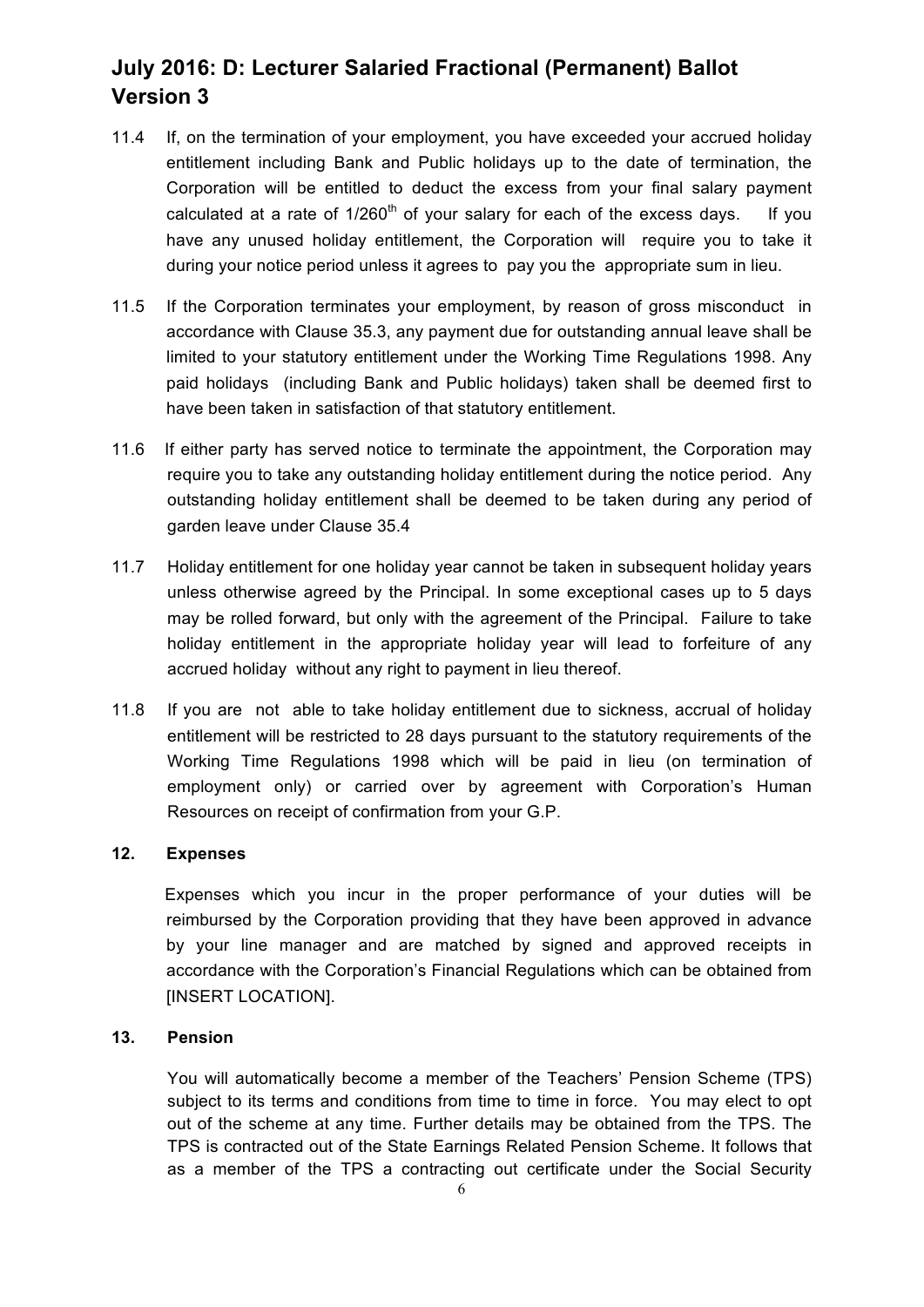Pensions Act 1975 will be in force in respect of your employment. If you opt out of the TPS, the Corporation is still obliged to comply with the employer duties under Part 1 of the Pensions Act 2008 and it will automatically enrol or re-enrol you into a Pension scheme as and when required by law.

### **14. Deductions**

For the purposes of the Employment Rights Act 1996, you hereby authorise the Corporation to deduct from your salary or any other payments due to you any agreed sums due from you to the Corporation, including any overpayments, loans or advances made to you by the Corporation. You will be provided with a deduction schedule accordingly.

### **15. Sickness**

- 15.1 If you are absent from work due to sickness or injury, you may be eligible to receive sick pay in accordance with the Corporation's Sickness Policy. Further details in respect of sickness may be obtained from [INSERT LOCATION]
- 15.2 The payment of sick pay is subject to your compliance with the Corporation's rules for the notification and verification of sickness absence, which are set out in the Sickness Policy.
- 15.3 The Corporation has the right to require you to attend a medical examination by a doctor or occupational health specialist nominated by the Corporation, in particular but not limited to circumstances where you are absent on long term sickness. The Corporation reserves the right to cease to make payments of sick pay in the event that you repeatedly fail to attend at such an appointment having been requested to do so, without reasonable justification.
- 15.4 If you receive compensation following an injury or accident which occurred outside work for loss of earnings, you will be required to repay to the Corporation compensation paid for such loss of earnings, up to the value of sick pay received less your statutory entitlement.

### **16. Maternity Leave**

If you become pregnant, you will be eligible to take maternity leave and may qualify for employer and/or statutory maternity pay. Full details of the Corporation's Maternity Policy and the procedures with which you must comply in order to exercise your rights under it are available from [INSERT LOCATION].

### **17. Paternity Leave**

Where your Spouse/Partner becomes pregnant, you will be eligible to take paternity leave and receive paternity pay. Full details of the Corporation's Paternity Leave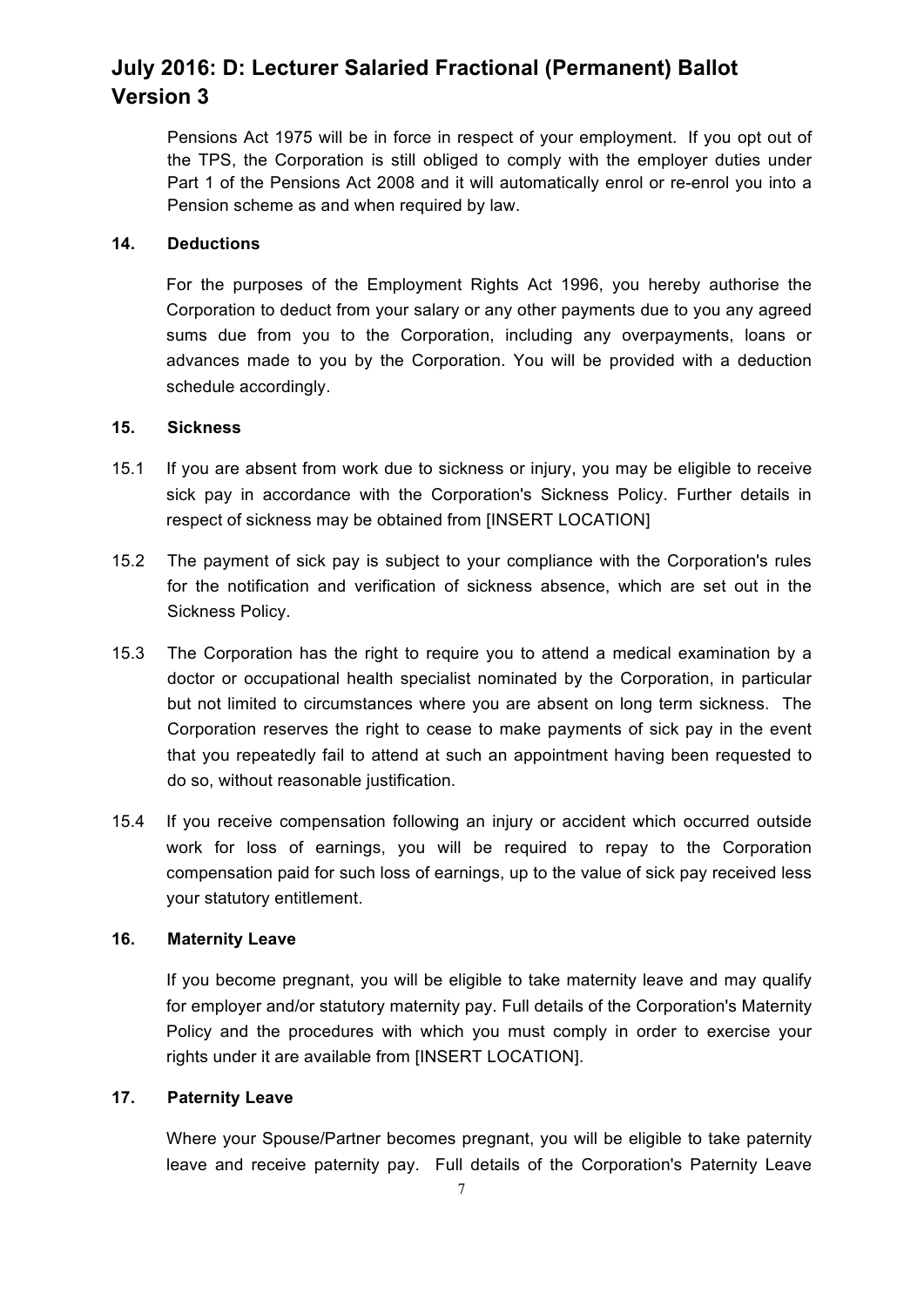Policy and the procedures with which you must comply in order to exercise your rights under it are available from [INSERT LOCATION].

### **18. Parental Leave**

You will be entitled to take parental leave in accordance with the Maternity and Parental Leave Regulations 1999, as amended, or alternatively in accordance with any policy or procedure on this subject which has been adopted by the Corporation. Further details in respect of parental leave may be obtained from [INSERT LOCATION].

### **19. Adoption Leave**

If you adopt a child, you may be eligible to take adoption leave and receive adoption pay. Full details of the Corporation's Adoption Policy and the procedures with which you must comply in order to exercise your rights under it are available [INSERT LOCATION].

### **20. Health and Safety**

The Corporation recognises and accepts its responsibilities as an employer to ensure, so far as is practicable, the health, safety and welfare of all its employees. A copy of the Health and Safety Policy, subject to amendment from time to time, can be obtained from [INSERT LOCATION]. You are responsible for familiarising yourself with the policy and adhering to the health and safety rules in the workplace.

#### **21. Exclusivity of Service**

- 21.1 You are required to devote your time, full attention and abilities to your duties during your contracted working hours and to act in the best interests of the Corporation at all times
- 21.2 You are required to notify the Corporation's Human Resources Department in writing of any other employment or paid activities that you currently undertake or intend to undertake for the duration of this contract.
- 21.3 The Corporation reserves the right to refuse permission to undertake such employment or paid activities where the following applies.
	- (i) there is a conflict or competition with the work of the Corporation
	- (ii) it involves the use of Corporation property
	- (iii) it prevents the effective undertaking of your duties for the Corporation
	- (iv) it contravenes the Working Time Regulations 1998;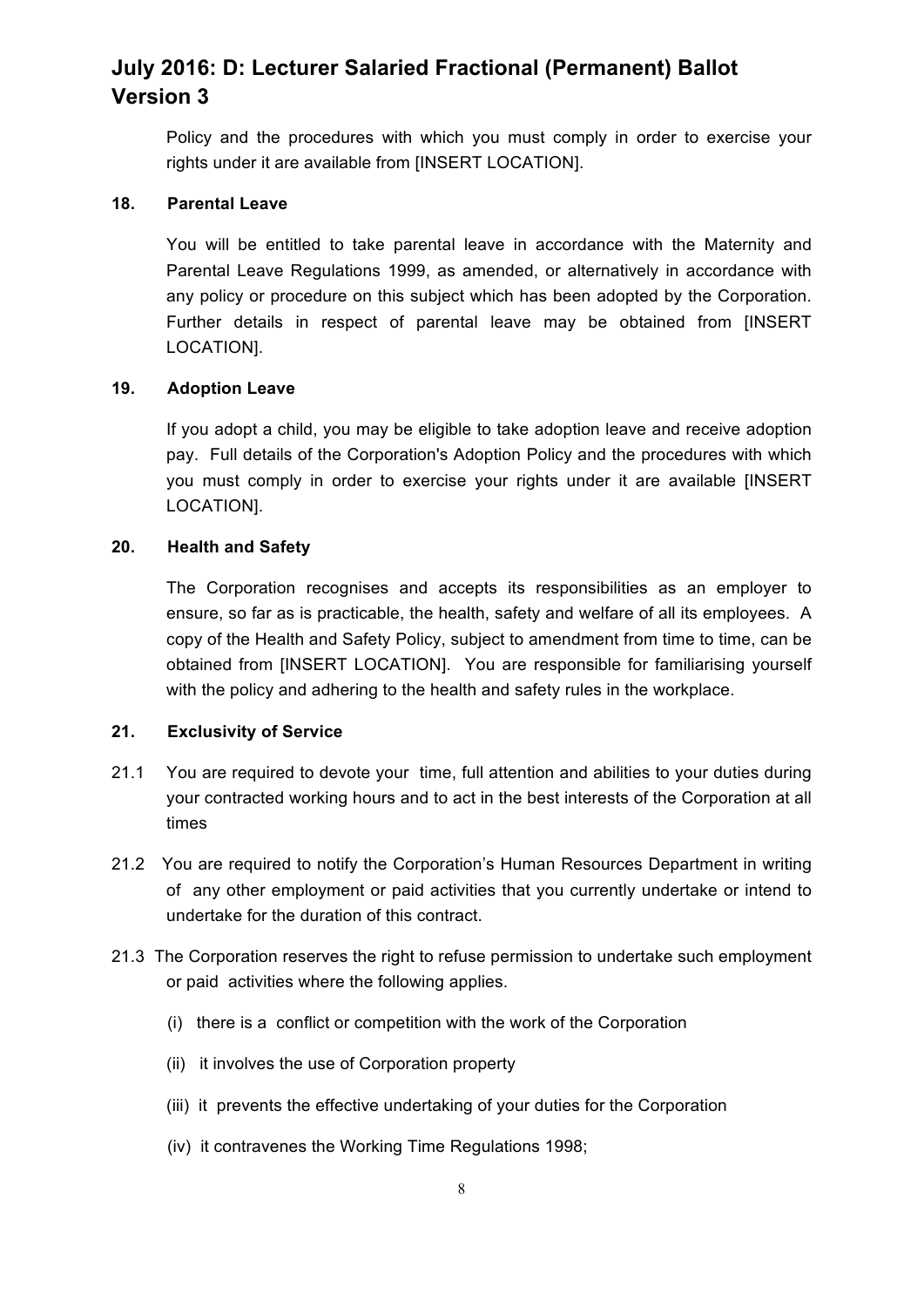- (v) it poses a risk to the Corporation's reputation.
- 21.4 If you have any doubts about possible conflicts of interest you must consult the Corporation's Human Resources Department and where required obtain written permission from the Principal.
- 21.5 Where paid leave of absence is granted to undertake activity for another organisation any payment (expenses exempt) received in respect of that activity must be transferred to the Corporation

### **22. Confidentiality**

- 22.1 You shall not either during your employment (except in the proper performance of your duties), nor at any time after its termination, use for your own purposes (or for any purposes other than those of the Corporation) or divulge to any person, corporation, company or other organisation whatsoever any confidential information belonging to the Corporation or to any Subsidiary or relating to its or their affairs or dealings which may come to your knowledge during your employment. This restriction shall cease to apply to any information or knowledge which may come into the public domain after the termination of your employment, other than as a result of unauthorised disclosure by you or by any third party. The Trade Union and Labour Relations (Consolidation) Act 1992 (TULR(C)A 1992) requires employers to disclose information for the purposes of collective bargaining to accredited representatives of recognised trade unions. This restriction shall not apply to any use or disclosure authorised by the Corporation or required by law or in furtherance of a legitimate trade union activity.
- 22.2 Confidential information shall include (but shall not be limited to) the following:
	- (a) Information concerning the services offered or provided by the Corporation or any Subsidiary including the names of any persons, companies or other organisations to whom such services are provided, their requirements and the terms upon which services are provided to them (save that such information shall not be regarded as confidential once it has been published in any prospectus or other document which is available to members of the public).
	- (b) The Corporation's marketing strategies and business plans or those of any Subsidiary and the marketing strategies and business plans of other Corporations or governing bodies involved in collaborative partnerships if appropriate.
	- (c) Any information relating to a proposed reorganisation, expansion or contraction of the Corporation's activities (or those of any Subsidiary)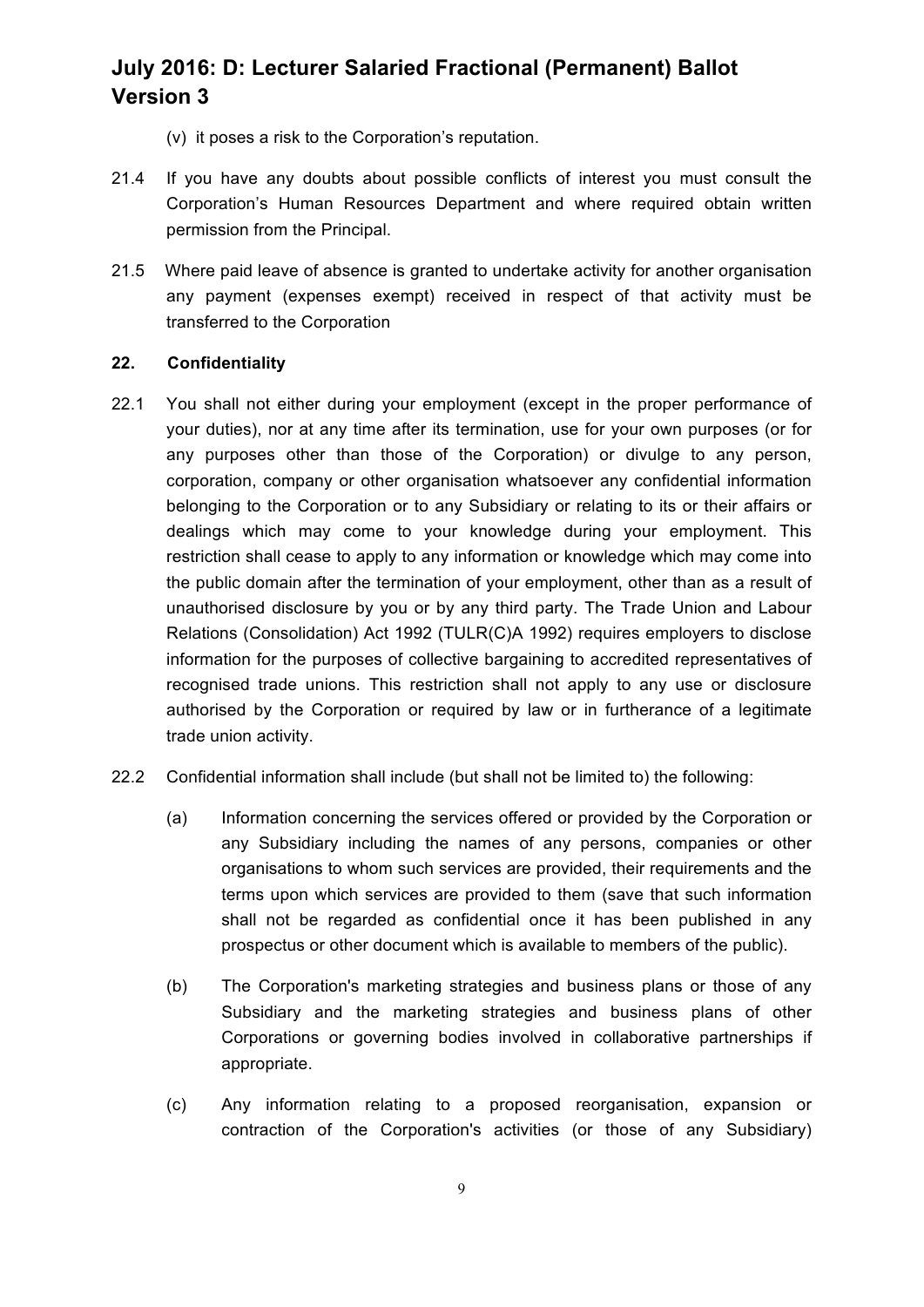including any such proposal which also involves the activities of any other corporation or organisation.

- (d) Financial information relating to the Corporation or any Subsidiary (save to the extent that such information is included in published audited accounts).
- (e) Details of:
	- (i) Employees of the Corporation or any Subsidiary, the remuneration and other benefits paid to them and their experience, skills and aptitudes and /or
	- (ii) Any arrangements for the supply of personnel to the Corporation or any Subsidiary by a third party provider.
- (f) Any information which you have been told is confidential or which you might reasonably expect to be confidential.
- (g) Any information which has been given to the Corporation or any Subsidiary in confidence by students or other persons, companies or organisations.
- 22.3 Notwithstanding the above, the Corporation affirms that professional staff have freedom within the law to question and test received wisdom relating to academic matters, and to put forward new ideas, and controversial or unpopular opinions about academic matters without placing themselves in jeopardy or losing the jobs and privileges they have at the Corporation.
- 22.4 All records, documents and other papers (together with any copies or extracts thereof) made or acquired by you in the course of your employment shall be the property of the Corporation and must be returned to it upon request on the termination of your employment.
- 22.5 Nothing in this contract, and in particular this Clause 22, is intended to prejudice your rights in relation to any protected disclosure under the meaning of Section 43A of the Employment Rights Act 1996, as amended from time to time (Whistleblowing).
- 22.6 Any request received by you under the Freedom of Information Act 2000 will be forwarded to [your Line Manager/HR Department/Information Officer] for consideration. Under no circumstances should you respond to such a request directly.

### **23. Data Protection**

23.1 You agree to abide by the Corporation's Data Protection Policy available at [INSERT LINK] as amended from time to time and the provisions of the Data Protection Act 1998 when handling personal data in the course of employment including personal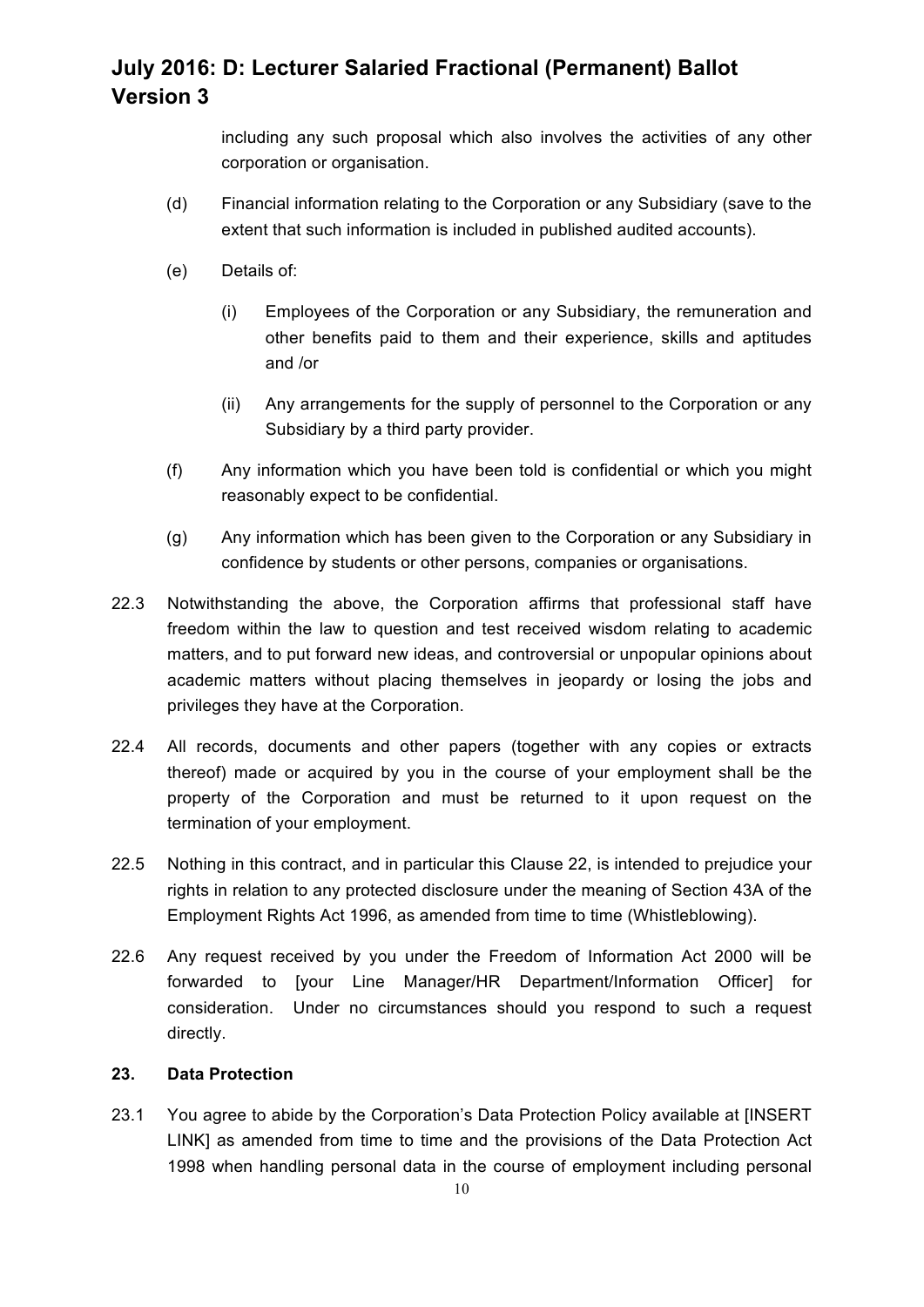data relating to any employee, student, client, supplier or agent of the Corporation or any subsidiary.

### **24. Copyright**

- 24.1 The copyright in all records, documents and course materials produced or made by you in the course of your employment after your appointment to the College, shall belong to the Corporation.
- 24.2 The copyright of any work or design compiled, edited or otherwise brought into existence by you as a scholarly work for the purposes of furthering your professional career shall belong to you. "Scholarly work" includes items such as books, contributions to books, articles and conference papers, and shall be construed in the light of the common understanding of the phrase in further and higher education.

#### **25. Grievances**

- 25.1 If you have a grievance relating to your employment, you are entitled to invoke the Corporation's Grievance Procedure which is available from [INSERT LOCATION].
- 25.2 You may from time to time be required to participate in some capacity in an employee grievance.

#### **26. Disciplinary Procedures**

- 26.1 The Corporation expects reasonable standards of performance and conduct from its employees. Details of the Corporation's Procedures can be found at [INSERT LOCATION] together with the Staff Code of Conduct.
- 26.2 You may from time to time be required to participate in some capacity in a disciplinary procedure.

#### **27. Capability Procedures**

The Corporation has procedures in place designed to assist and encourage all employees to achieve and maintain standards of job performance. The aim is to ensure consistent and fair treatment for all and to assist any employee who is considered to be experiencing difficulties in performing satisfactorily the duties required of the post to which s/he was appointed. Details of the Corporation's Procedures can be found at [INSERT LOCATION].

### **28. Protected Disclosures - Whistleblowing**

If you have concerns regarding activities including but not limited to malpractice, fraud or corruption within the Corporation and /or any of its subsidiaries you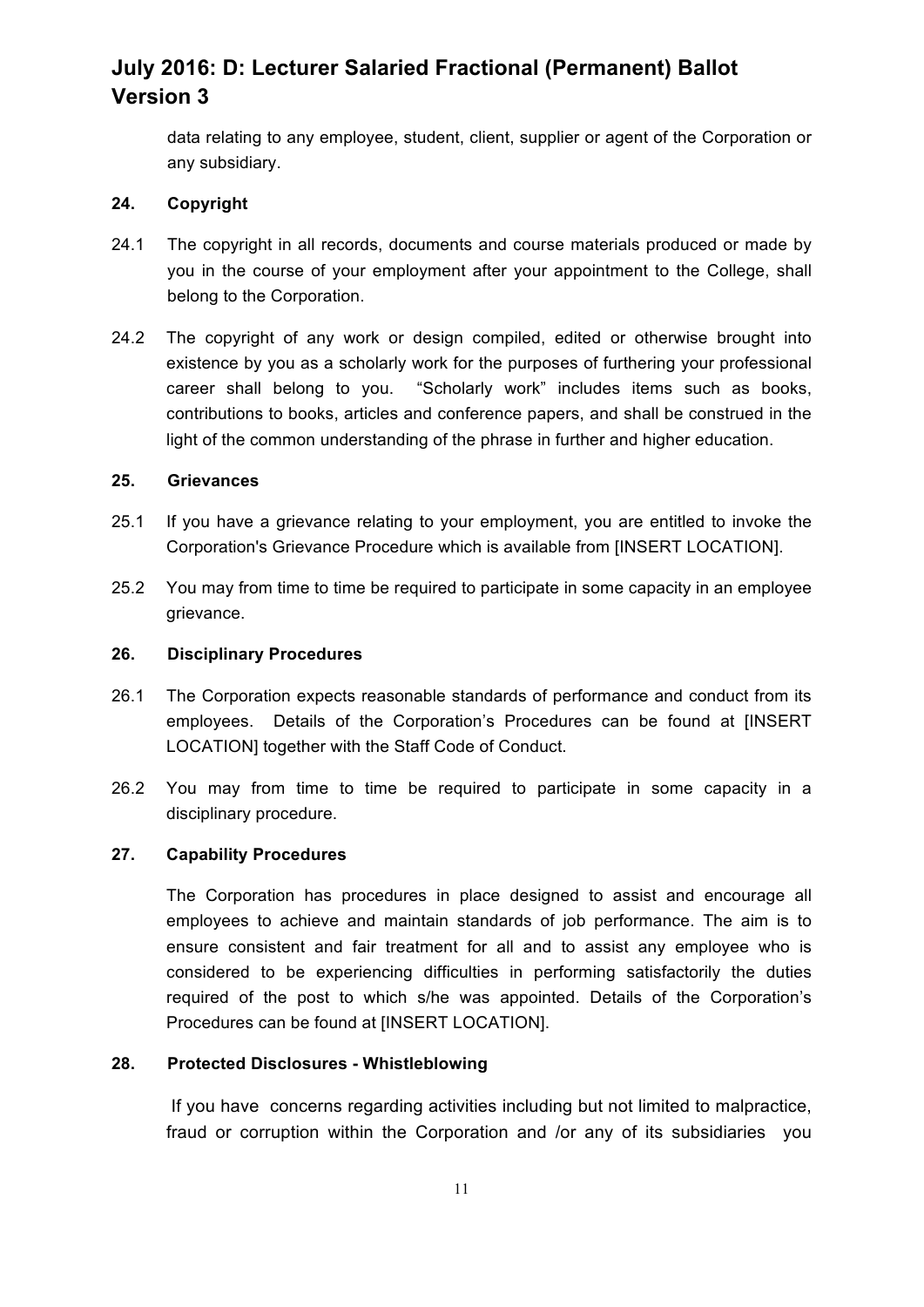should refer to the Corporation's Whistleblowing Policy which can be found at [INSERT LOCATION] to assist you in raising your concerns.

#### **29. Safeguarding Children and Adults**

The Corporation has policy and procedures in place which set out the statutory safeguarding responsibilities of Further Education Colleges, as well as good practice recommendations, in relation to children and adults. All employees are required to adhere to the Corporation's Safeguarding Policy and associated procedures and guidance, which may be varied by the Corporation from time to time. Details can be found at [INSERT LOCATION].

### **30. Social Networking**

You should be aware that the internet is provided primarily for business use. The Corporation recognises that many employees use the internet, including social media for personal and business purposes. You should therefore have due regard to the Corporation's Social Media and/or Email Policy and/or Acceptable Usage Policy when using the internet including social media for personal and business purposes.

### **31. Monitoring of Telecommunications**

In accordance with the Corporation's policies, the Corporation has the right to monitor any and all aspects of its telephone and computer systems that are made available to you and to monitor, intercept and/or record any communications made by you, including any type of telephone, e-mail or Internet communications, for any purposes authorised under the Telecommunications (Lawful Business Practice) (Interception of Communications) Regulations 2000 and any amending or supplementary legislative or regulatory requirements.

### **32. Criminal Acts**

In the event that you are under caution, arrested, charged with, and/or convicted of, a criminal act, you will advise the Corporation's Human Resources Department immediately. Failure to do so may result in disciplinary action.

#### **33. Anti-Bribery and Corruption**

- 33.1 Every employee and individual acting on the Corporation's behalf is responsible for maintaining the Corporation's reputation and for conducting their duties honestly and professionally. In accordance with this, you are required to adhere to the Corporation's Anti-Bribery Policy. Details can be found at [INSERT LOCATION].
- 33.2 You agree that you will report any suspicious conduct that may amount to a bribe being offered, promised, given, requested or accepted (either involving you or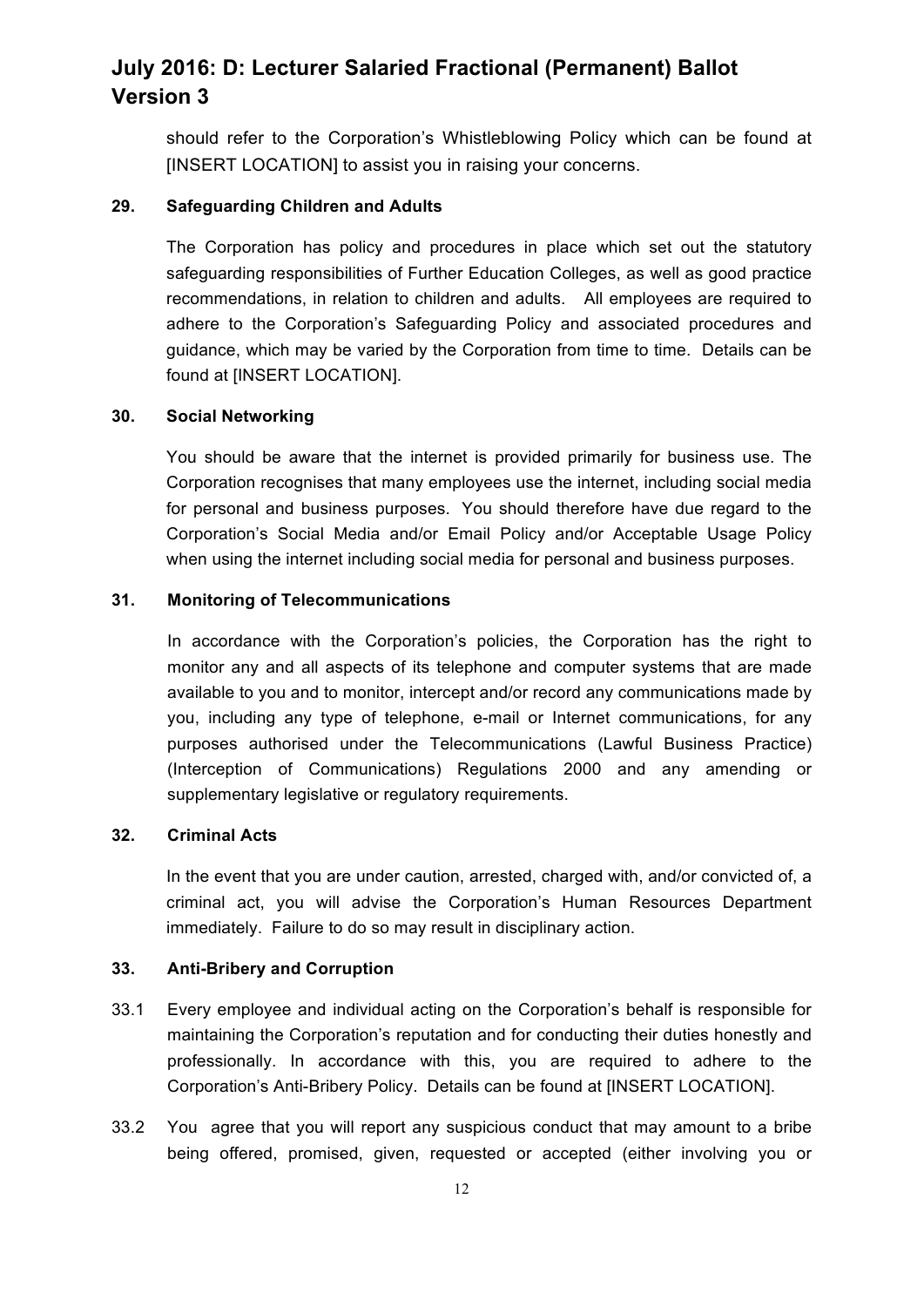another employee or person acting for, or on behalf of, the Corporation) immediately to the relevant individuals within the Corporation in accordance with the Anti-Bribery Policy.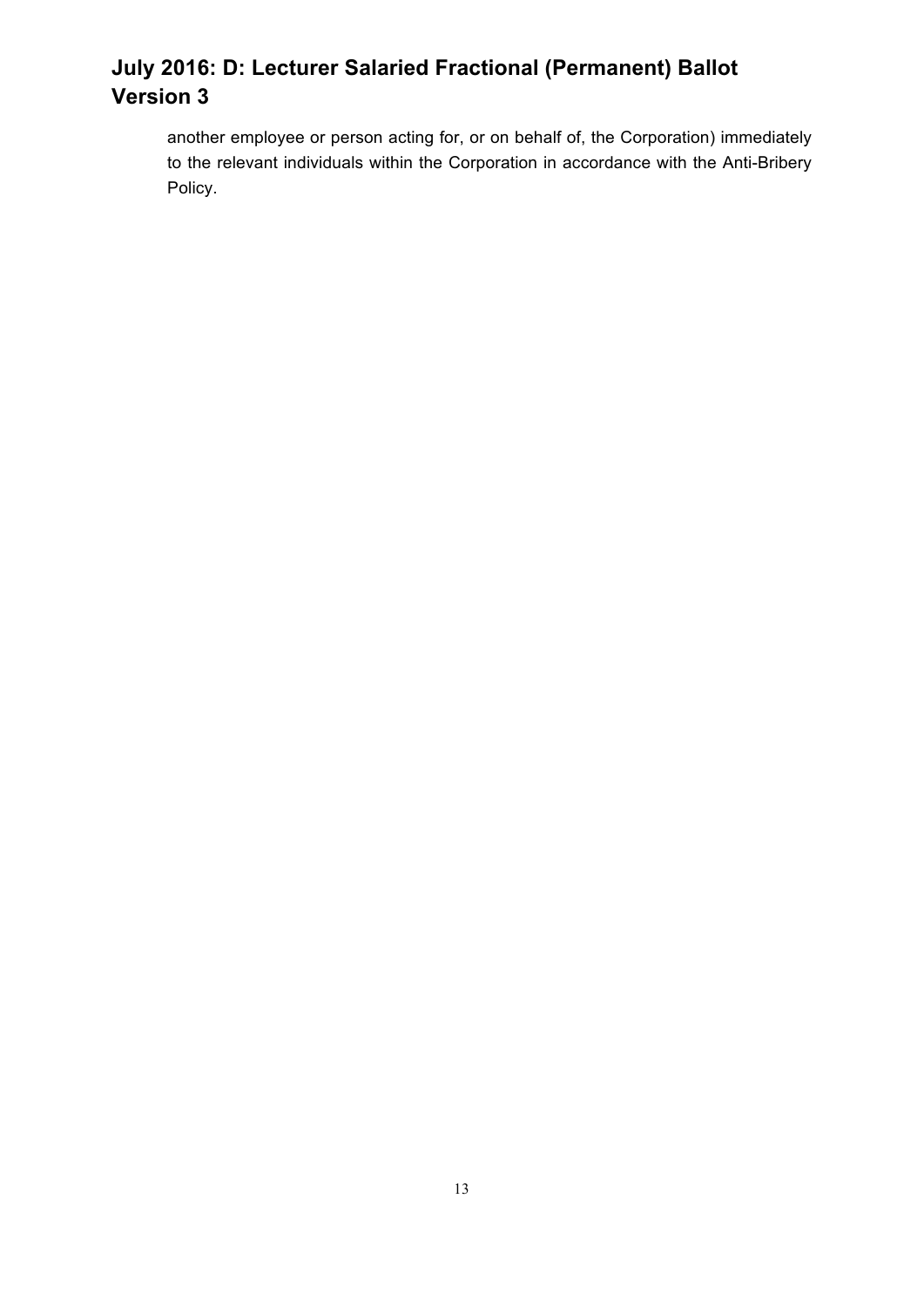### **34. Trade Union Membership**

- 34.1 You have the right to belong to a trade union of your choice. The following trade union[s] are currently recognised by the Corporation for Staff: [ENTER TU DETAILS AND RELEVANT BARGAINING GROUP].
- 34.2 The Corporation will provide information to the recognised trade unions to allow them to organise within the college. Your details will be provided unless you notify us, in writing that you do not wish your name to be provided.

### **35. Termination of Employment**

- 35.1 After the successful completion of any probationary period, the Corporation may terminate your employment by giving you in writing whichever is the greater is of:
	- (a) 2 months' notice
	- (b) one weeks' notice for each year of service, up to a maximum of 12 weeks' notice.
- 35.2 You may terminate your employment at any time by giving the Corporation 2 months' notice in writing
- 35.3 The Corporation may terminate your employment without notice or without compensation in lieu of notice if you are found guilty of gross misconduct.
- 35.4 During any period of notice of termination (whether given by you or the Corporation), the Corporation shall be under no obligation to assign any duties to you and shall be entitled to exclude you from its premises ("garden leave"), although this will not affect your right to receive your normal salary and other contractual benefits. If you are required to take '"garden leave" during the notice period, Clause 21 shall continue to apply.

### **36. Return of Corporation Property**

- 36.1 Upon the termination of your employment (for whatever reason) you hereby agree to return to the Corporation all [documents, student work, IT equipment, books, office equipment, keys, security passes, credit cards, college car *– delete/amend as appropriate*] and any other property belonging to the Corporation. This includes all documents and information whether stored electronically or as hard copy.
- 36.2 All Corporation property must be returned no later than your last date of employment with the Corporation. You are also required to return to the Corporation any college property that may come into your possession after your employment ends.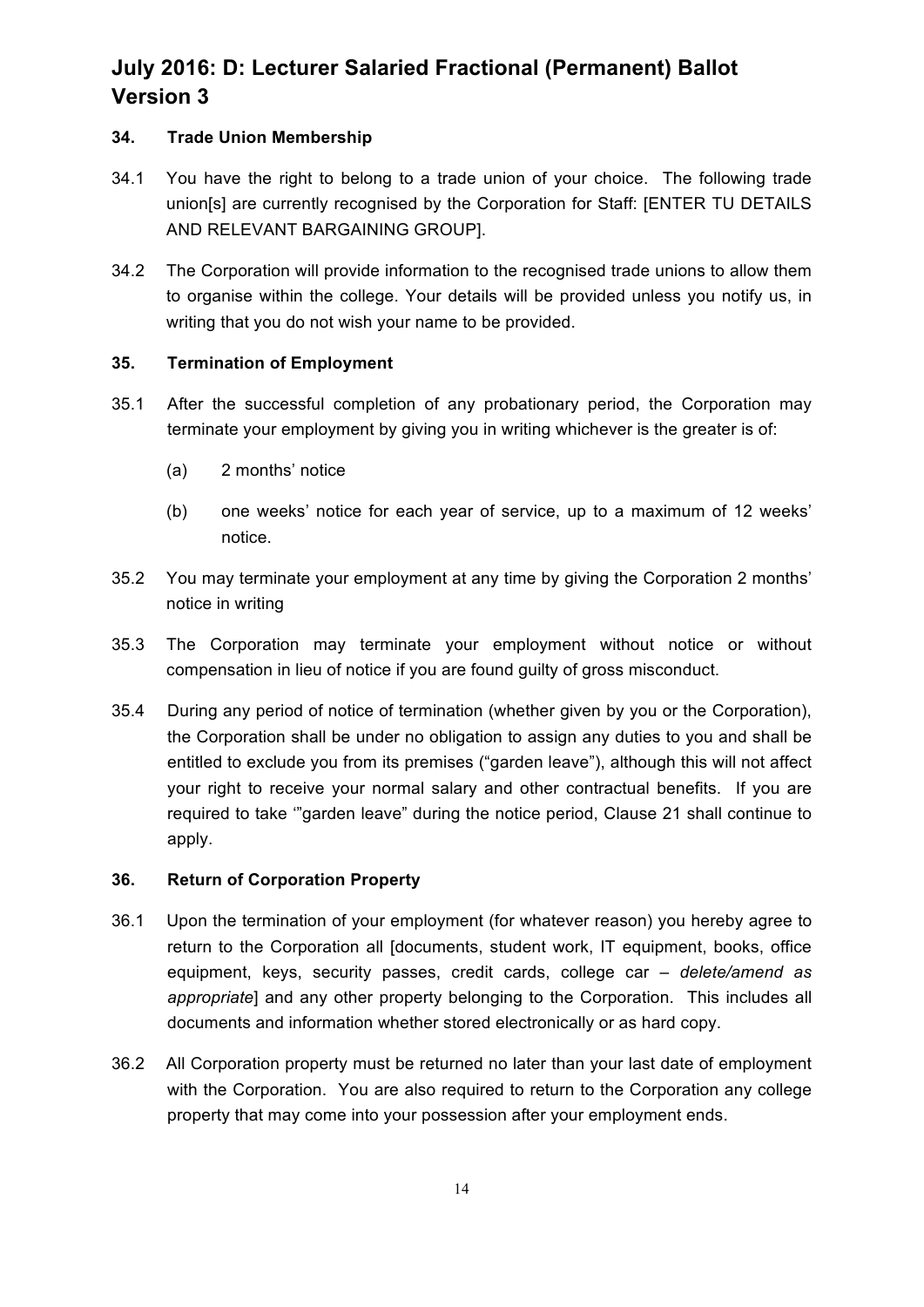36.3 It is your responsibility to return Corporation property. With reference to Clause 14 (Deductions), you hereby agree that any failure to return such property will entitle the Corporation to withhold the whole or any part of any wages due to you from the Corporation up to the second hand replacement cost of the non-returned property'. The Corporation reserves the right to issue legal proceedings against you in the event that it is unable to recover, by way of a withholding of salary a sum representing up to the second hand replacement cost of the property which is unreturned.

#### **37. Collective Agreements**

National collective agreements which are currently in existence (as set out in Appendix 1) are expressly incorporated into this contract. These agreements may be varied from time to time following negotiations with the recognised trade unions through the Wales Negotiations Committee Further Education (WNCFE).

#### **38. Prior and subsequent agreements**

- 38.1 This Contract of Employment and Collective Agreements listed in Appendix 1 are in substitution for any previous letters of appointment or contracts of employment.
- 38.2 Any changes in the terms and conditions of employment applicable to staff appointed by the Corporation on the terms and conditions set out herein, which may be agreed after the date of this Contract between the Corporation and any trade unions recognised by the Corporation in respect of such staff, shall be incorporated automatically into your Contract of Employment.
- 38.3 Any future national collective agreements reached after the date of this contract through the WNCFE will be expressly incorporated into this contract in accordance with the procedures set out in the National Recognition Agreement.

#### **39. Interpretation**

In this contract "Subsidiary" means any company, association, society or other entity directly or indirectly controlled by the College, for which purpose 'control' means either ownership of more than 50% of the voting share capital (or equivalent right of ownership) of such company, association, society or other entity or power to direct its policies and management whether by contract, statute or otherwise.

#### **40. Applicable Law**

English and Welsh law shall apply to this Contract and the parties to this Contract submit to the jurisdiction of the courts of England and Wales.

### **41. Reporting cases of misconduct or professional incompetence**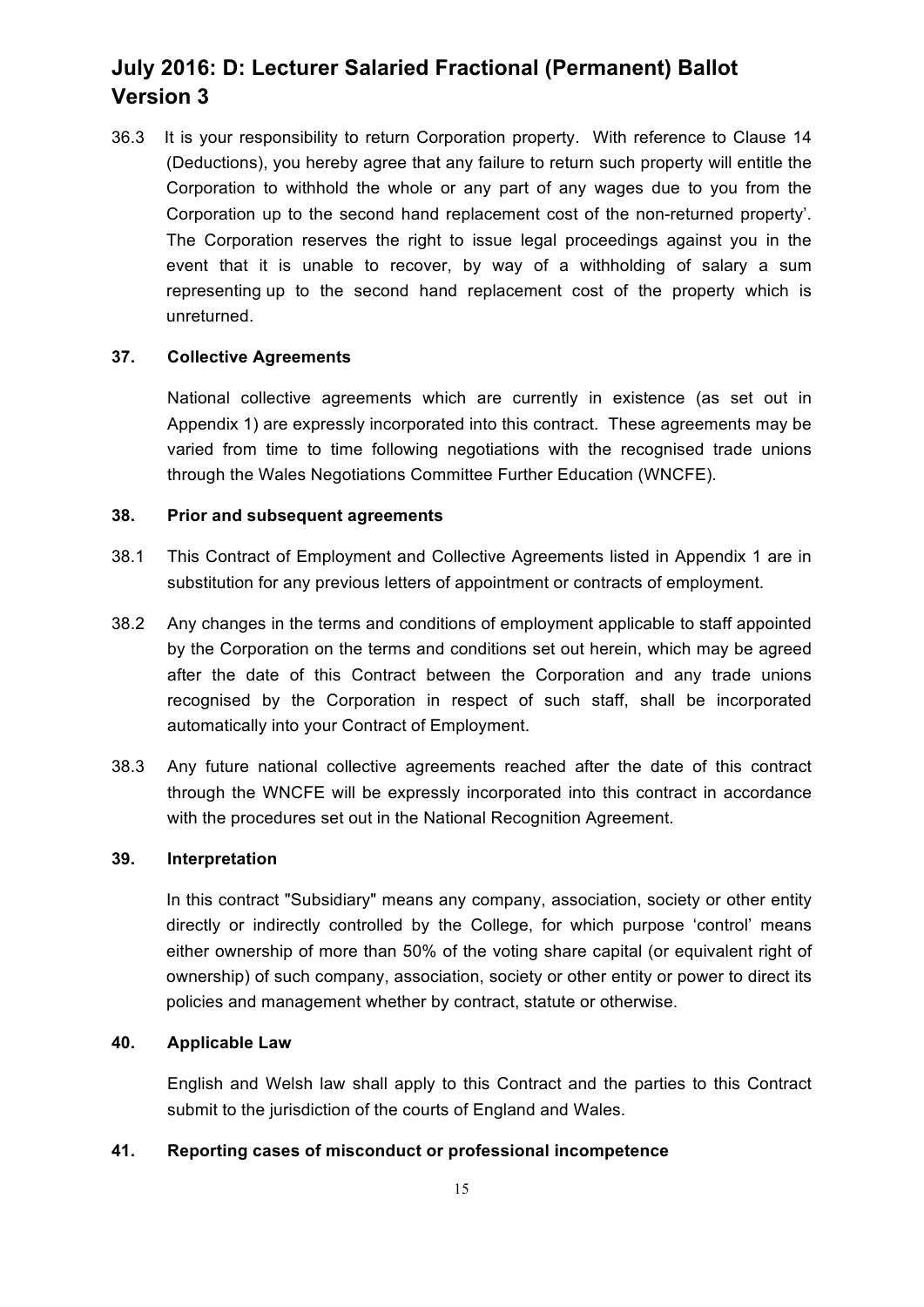- 41.1 It is a statutory requirement for the Corporation to refer information to the Disclosure and Barring Service when an employee has been removed from regulated activity because the Corporation believes s/he has engaged in relevant conduct, or posed a risk of harm to children or vulnerable adults, or when an employee leaves their post in circumstances where they would or might otherwise have been removed because they harmed, or posed a risk of harm to a child or vulnerable adult.
	- 41.2 In accordance with the Education (Supply of Information) (Wales) Regulations 2009 the Corporation will report to the General Teaching Council for Wales (or any successor body formed to monitor professional standards within the FE Sector), cases of misconduct, professional incompetence or conviction of a relevant offence of a registered teacher or member of staff, which results in the Corporation ceasing to engage the services of that person.

### **42. Education Workforce Council (EWC)**

You are required to be registered by the EWC. You are therefore subject to the rules and regulations of this body.

### **43. Post Termination Restrictions**

Either :

There are no Post Termination Restrictions for this post.

OR

The Post Termination Restrictions are set out in Appendix 2.

#### **Declaration**

I hereby confirm my agreement to the terms and conditions set out above.

Signed : ............................................................. Date ………………………..

(Name of Employee)

Signed : ...........................................................… Date …………………………..

(For and on behalf of the Corporation)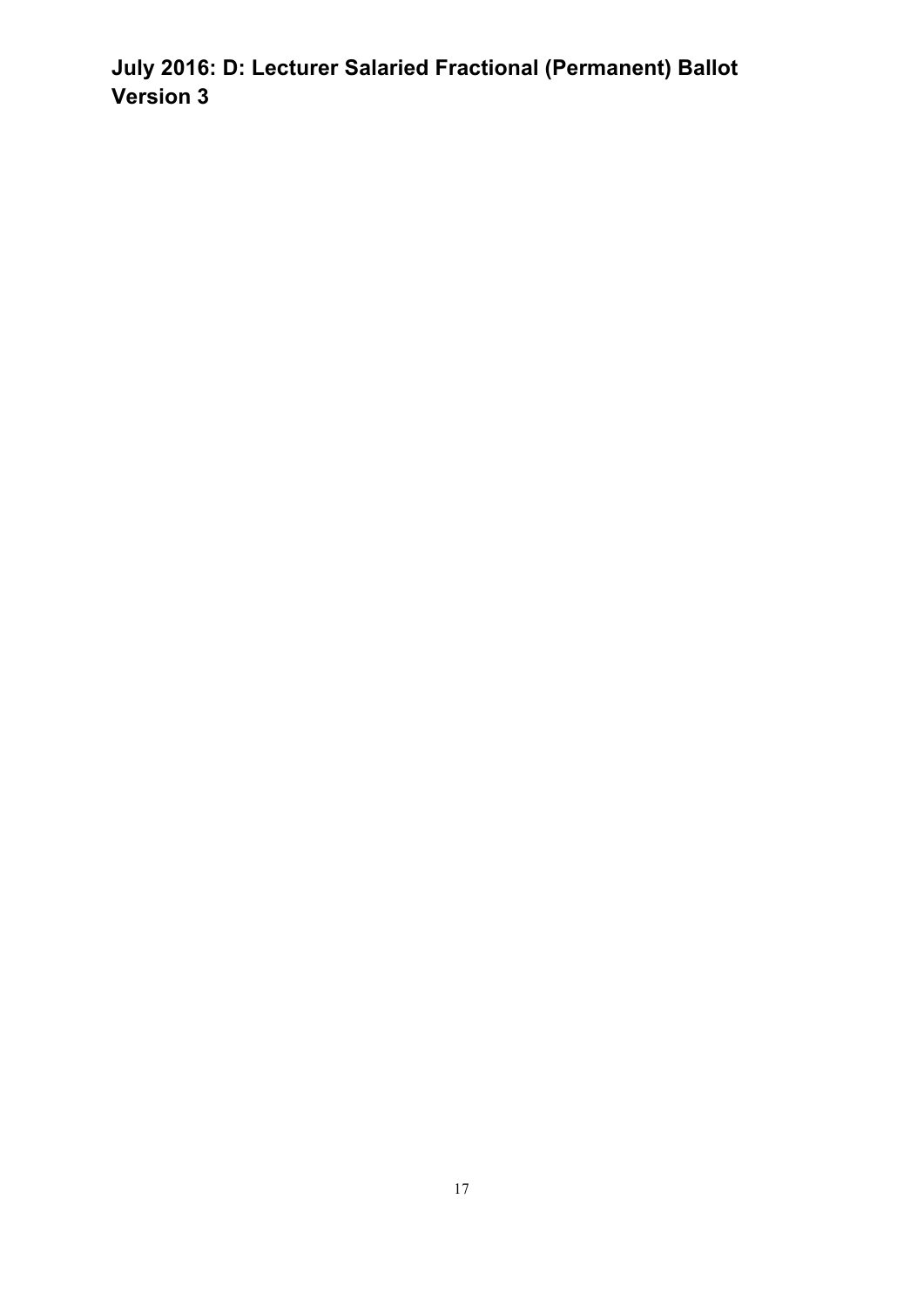### **Appendix 1 – Collective Agreements**

- 1. Agreement on the Employment of Part Time Lecturing Staff in FE Colleges and Institutions in Wales (2005)
- 2. Pay Wales Agreement Year 3 (2005/6) (Threshold Progression)
- 3. National Agreement on Lecturer's Workload Allocation for Further Education Colleges in Wales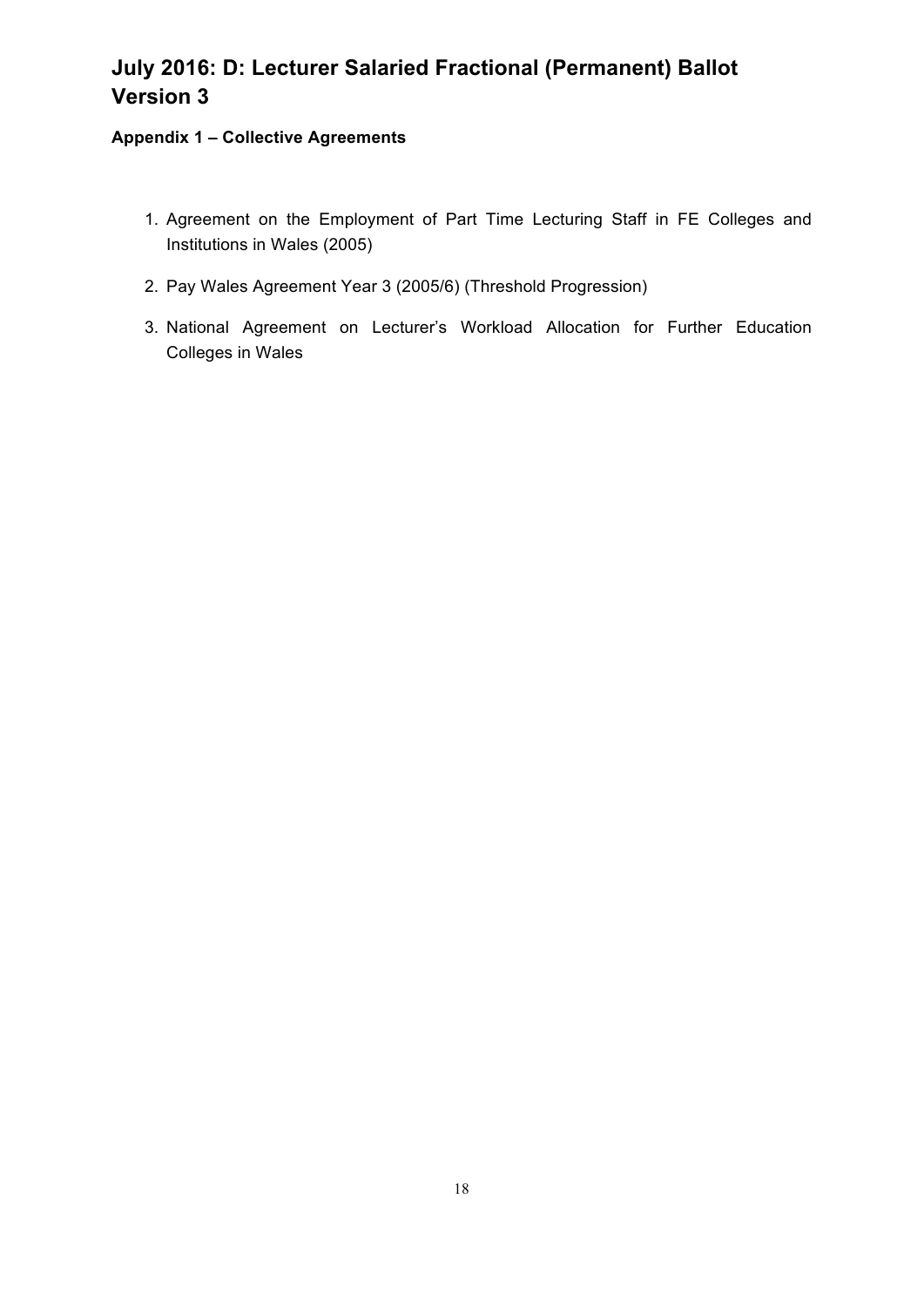## **Appendix 2**

### **1 Post-termination Restrictions**

- 1.1 For the purposes of Clause 1.2 below, the following words shall have the following meanings:
	- (a) "Client" shall mean any person, corporation, company or other organisation to whom or which the Corporation supplied services during the twelve months preceding the Termination Date and with whom or which, during such period, you had personal dealings in the course of your employment but shall exclude any such person who was enrolled as a student on a publicly funded course with the Corporation and any such organisation which distributes public funds for education and training purposes;
	- (b) "Restricted Services" shall mean any services which are the same as or similar to any services supplied by the Corporation with which your duties were concerned or for which you were responsible during the twelve months immediately preceding the Termination Date;
	- (c) "Termination Date" shall mean the date of termination of your employment.
- 1.2 You hereby undertake that you will not during a period of twelve months immediately following the Termination Date without the prior written consent of the Corporation whether by yourself, through your employees or agents or otherwise howsoever and whether on your own behalf or on behalf of any other person, corporation, company or other organisation, directly or indirectly:
	- (a) solicit business from or canvass any Client if such solicitation or canvassing is in respect of Restricted Services;
	- (b) supply Restricted Services to any Client;
	- (c) solicit or induce or endeavour to solicit or induce any person who is on the Termination Date employed by the Corporation in a managerial capacity or as a member of its academic staff to cease working for or providing services to the Corporation, whether or not any such person would thereby commit a breach of contract;
	- (d) employ or otherwise engage in the supply of Restricted Services to any Client any person who is on the Termination Date, or was during the twelve months preceding the Termination Date, employed by the Corporation in a managerial capacity or as a member of its academic staff.